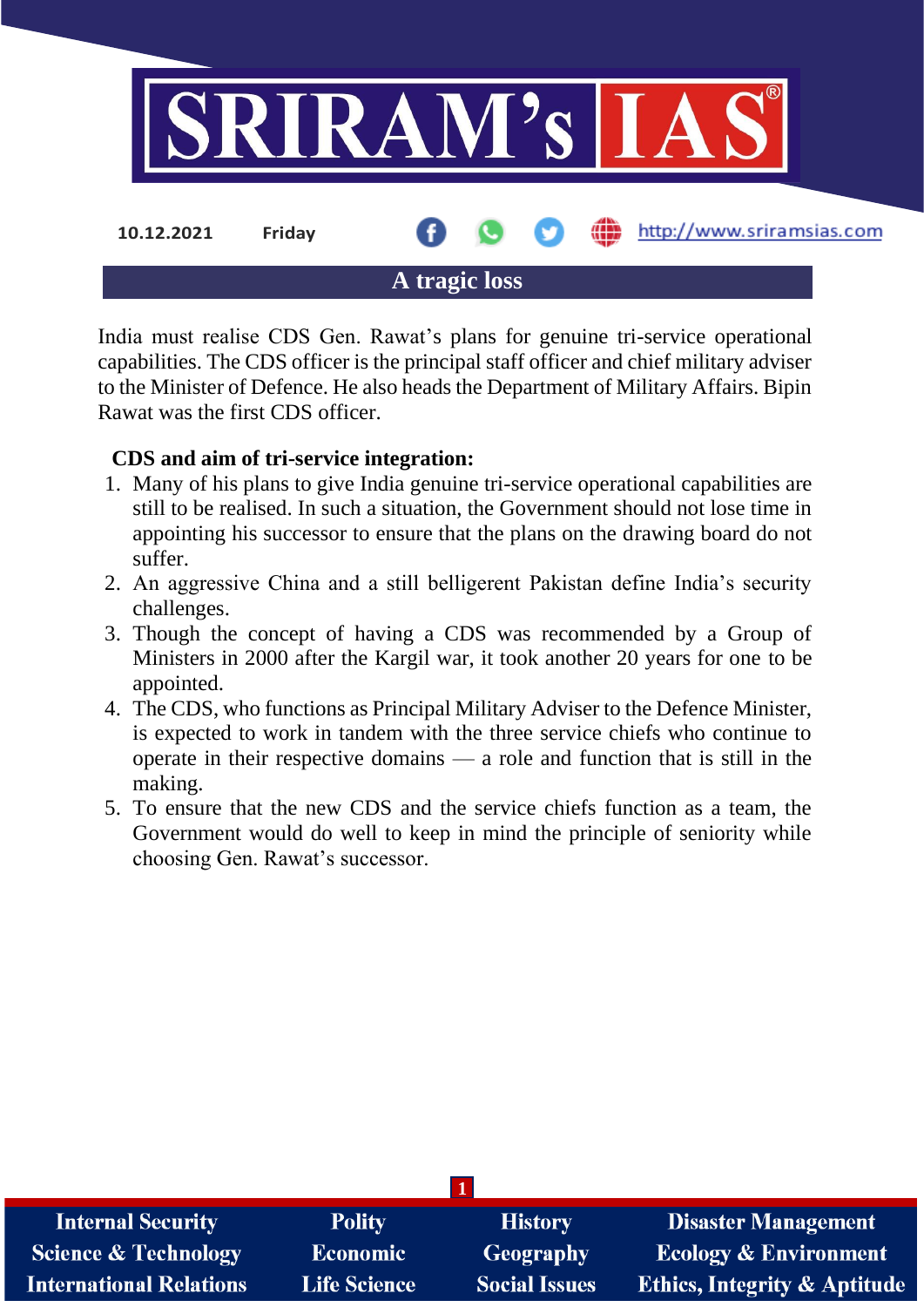

**10.12.2021 Friday**

æ http://www.sriramsias.com



**2** Polity **Internal Security History Disaster Management Economic Science & Technology Geography Ecology & Environment International Relations Life Science Social Issues Ethics, Integrity & Aptitude**